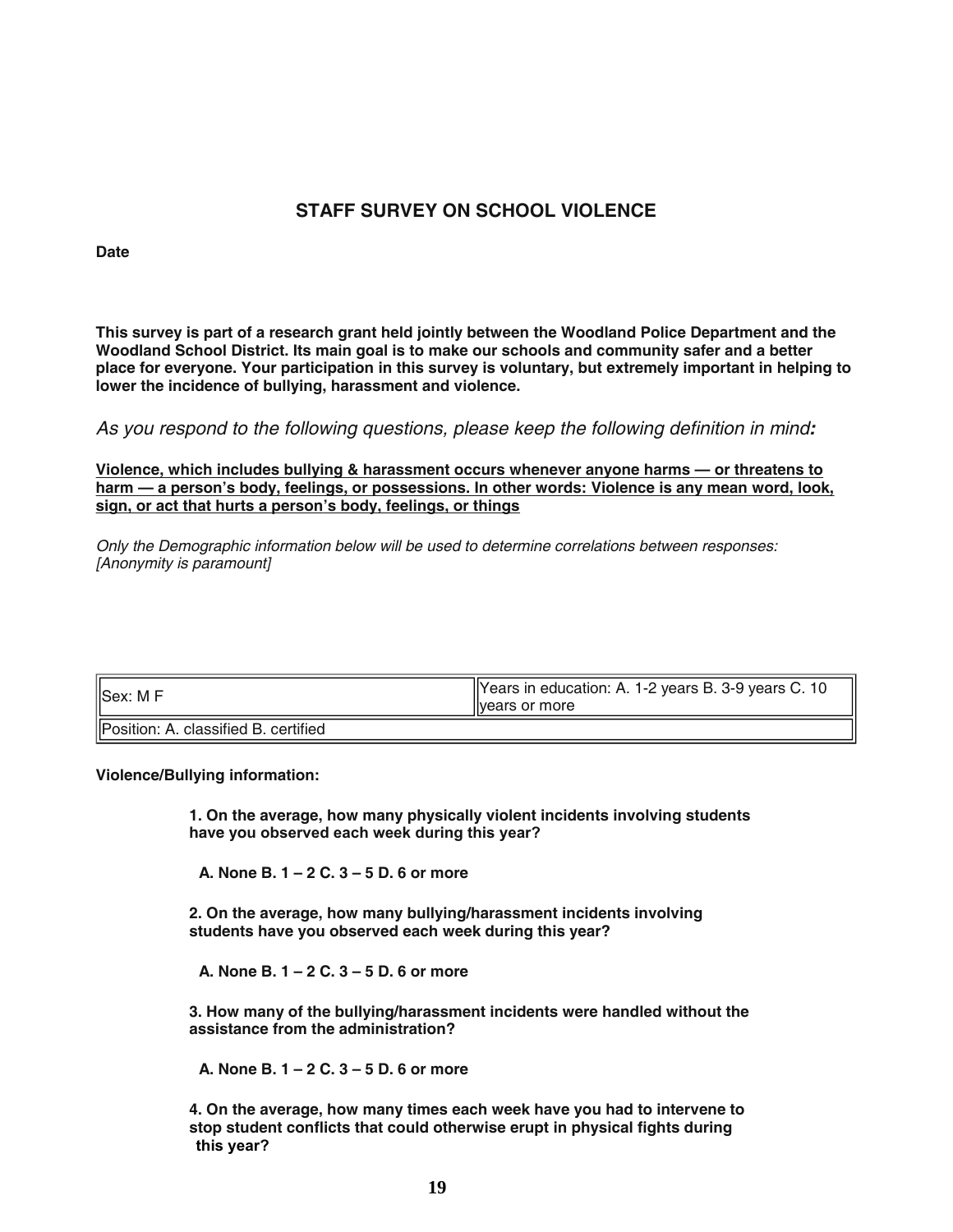**A. None B. 1 – 2 C. 3 – 5 D. 6 or more**

**5. How often have you been personally threatened or intimidated by a student during this school year only?**

**A. None B. 1 – 2 C. 3 – 5 D. 6 or more**

- **6. How often has a student physically assaulted you during this school year only?**
	- **A. None B. 1 2 C. 3 5 D. 6 or more**
- **7. How many times has your property been stolen, damaged or vandalized by a student during this school year only?**

**A. None B. 1 – 2 C. 3 – 5 D. 6 or more**

**8. How often have you feared for your personal safety because of student bullying while in school this year?**

**A. None B. 1 – 2 C. 3 – 5 D. 6 or more**

- **9. When are you most concerned for your personal safety? (Check all that apply, if any)**
	- **A. During class B. Between class C. Lunch D. After school E. after school or evening activities**
- **10. Rate your level of personal security at school this year compared with last year.**
	- **A. N/A B.Less secure this year C. More secure this year D. About the same as last year**
- **11. Rate the level of student violence at school this year compared with last year.**

**A.N/A B.Less this year C. More this year D. About the same as last year**

- **12. Rate the level of student bullying/harassment at school this year compared with last year.**
	- **A. N/A B.Less this year C. More this year D. About the same as last year**
- **13. Rate the safety of the total school environment this year compared with last year.**

**A. N/A B. Safer C. Less safe D. About the same**

**Using the following rating system, please indicate the areas where you think physical violence or bullying/harassment is most likely to occur.**